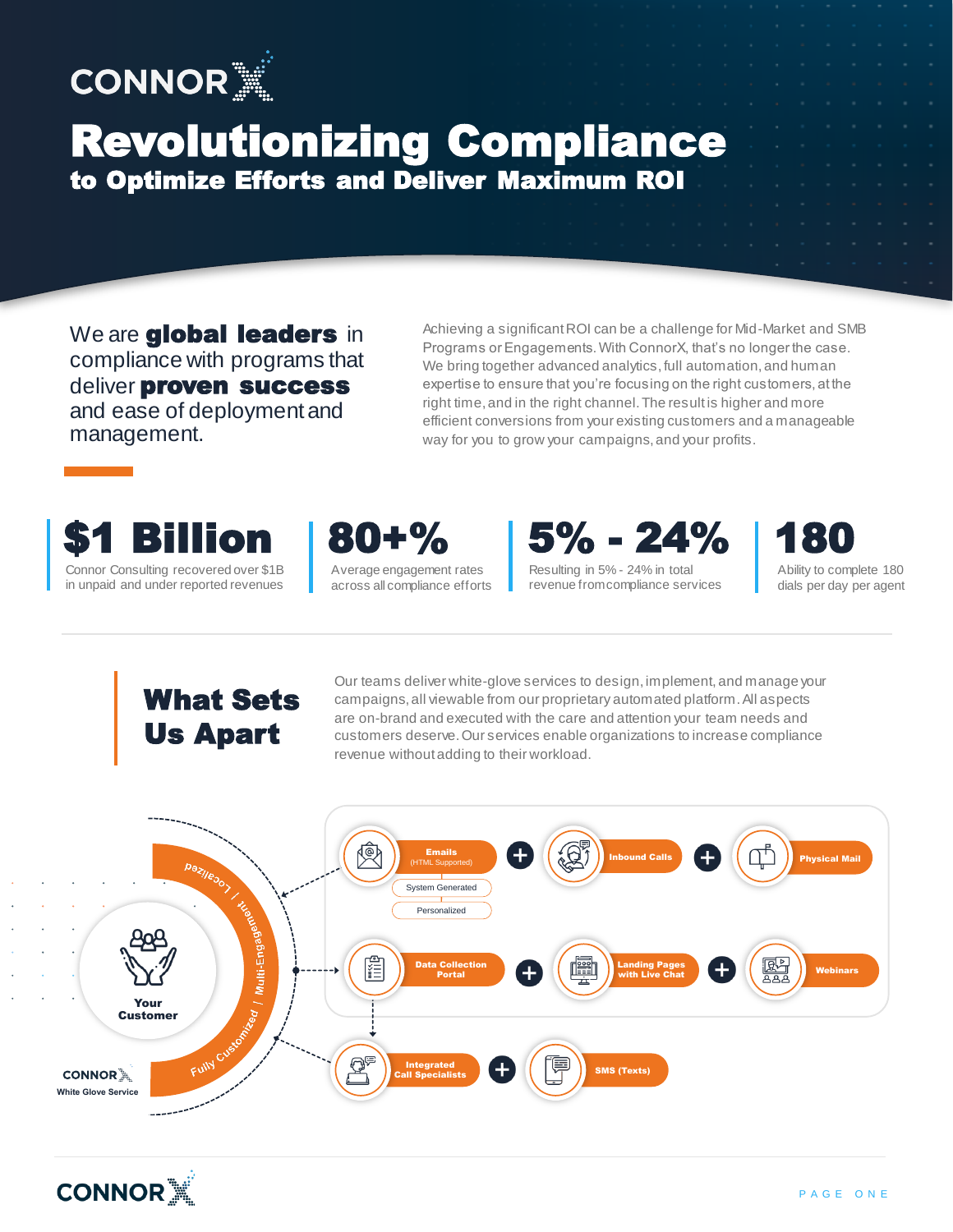

# Powered by Data **That Delivers>>>**

Start Smart

We scrub, normalize, and augment contacts and other relevant data to focus on the right leads, not dead ends.

### Measure & Maximize

Our proprietary scoring system generates intelligent, realtime scores to prioritize outreach to accounts with the best opportunities for conversion. Through our data tracking, we determine the best re-engagement priorities to increase ROI.

Total Priority Score Pre-Engagement Digital Engagement Customer Engagement



#### Automation Meets Customization